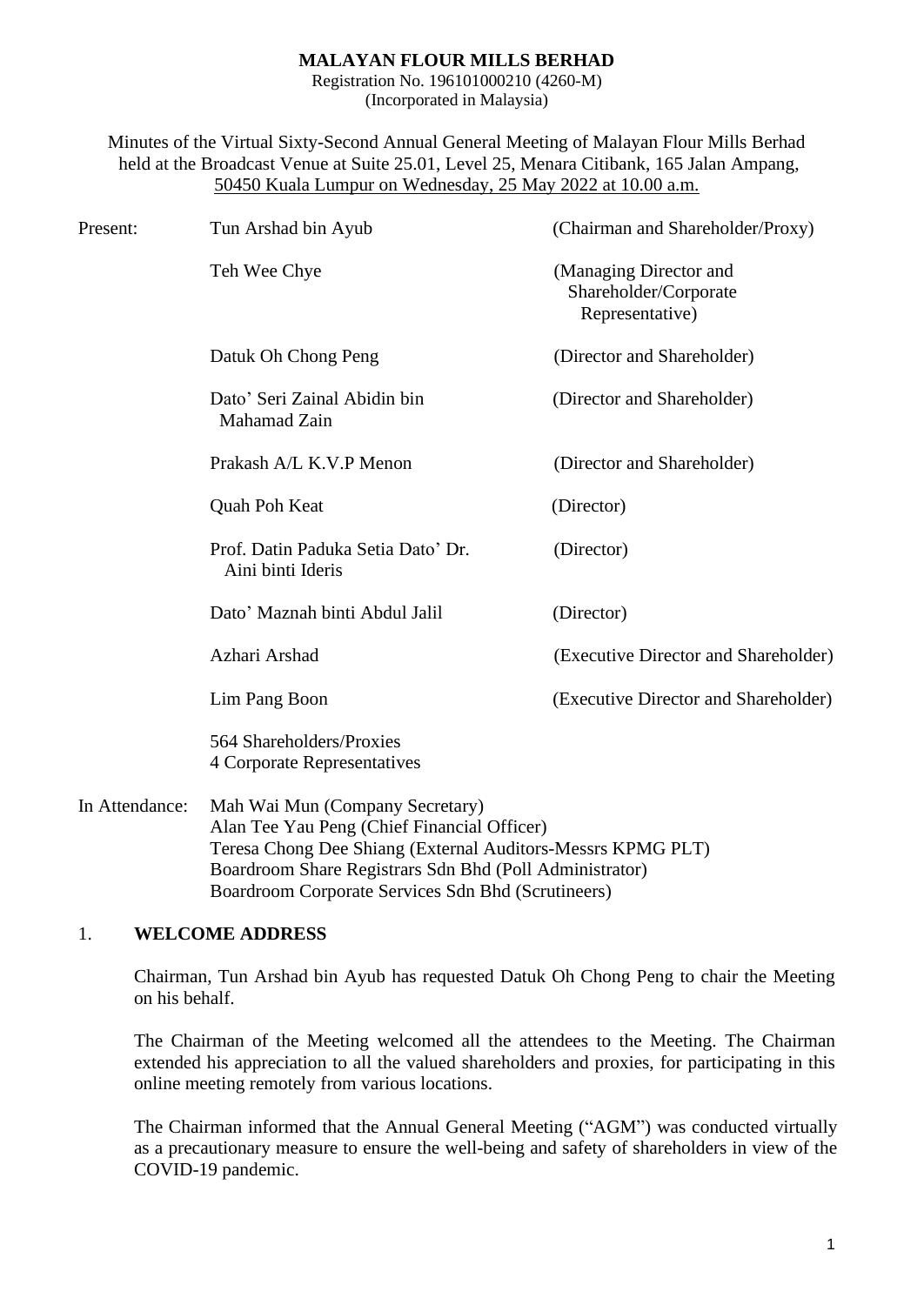Thereafter, the Chairman introduced each and every member of the Board of Directors, Chief Financial Officer and Company Secretary who were in attendance.

# 2. **QUORUM, NOTICE OF MEETING AND VOTING PROCEDURE**

At the request of the Chairman, the Secretary confirmed that a quorum was present and that shareholders of 233,242,701 shares had appointed the Chairman of the Meeting as their proxy.

The Chairman declared the quorum present and called the Meeting to order at 10.00 a.m.

Before proceeding to the agenda of the Meeting, the Managing Director, Mr Teh Wee Chye presented the performance of the Group for financial year 2021 and its business outlook.

Subsequently, the Chairman invited Mr Chua Kiat Hwa, the Senior General Manager, Purchasing and Mr Hideki Oya, the General Manager, Purchasing & Upstream Commercial to present in detail the Global Wheat Market Situation and the reasons for higher price of flour and poultry respectively.

After the presentations, the Chairman stated that as the Notice convening the Meeting had been sent to all the shareholders and published in The Star on 26 April 2022 in accordance with the Constitution of the Company and with the consent of the meeting, the Notice of the Meeting be taken as read.

The Chairman informed that as the Meeting was the principal forum for dialogue with the shareholders, shareholders were encouraged to participate at the Meeting by submitting their questions in real time using the Messaging window facility. Questions could be submitted throughout the Meeting until the announcement on the closure of the Q&A (Questions and Answers) session. Due to time constraint, the questions received would be moderated to avoid repetition and may also be summarised for reasons of brevity.

The Secretary informed that the voting for all the 8 ordinary resolutions as set out in the Notice of the Meeting would be conducted by way of a poll in accordance with Clause 93 of the Company's Constitution.

The Company had appointed Boardroom Share Registrars Sdn Bhd as the Poll Administrator to conduct the e-polling process and Boardroom Corporate Services Sdn Bhd as the Scrutineers to observe the whole e-polling process, obtain the results tabulation generated by the e-Polling System and perform such other necessary duties for the Meeting.

A slide presentation on the e-polling process was presented by the Poll Administrator.

Thereafter, the Chairman announced that the poll was opened and shareholders may start to cast their votes for all the 8 resolutions until the poll was declared closed by the Chairman.

The Secretary then presented the Agenda of the Meeting.

## 3. **AGENDA 1**

# **AUDITED FINANCIAL STATEMENTS FOR THE FINANCIAL YEAR ENDED 31 DECEMBER 2021 TOGETHER WITH DIRECTORS' AND AUDITORS' REPORTS**

The Audited Financial Statements for the year ended 31 December 2021 together with the Directors' and Auditors' Reports thereon, were laid before the Meeting.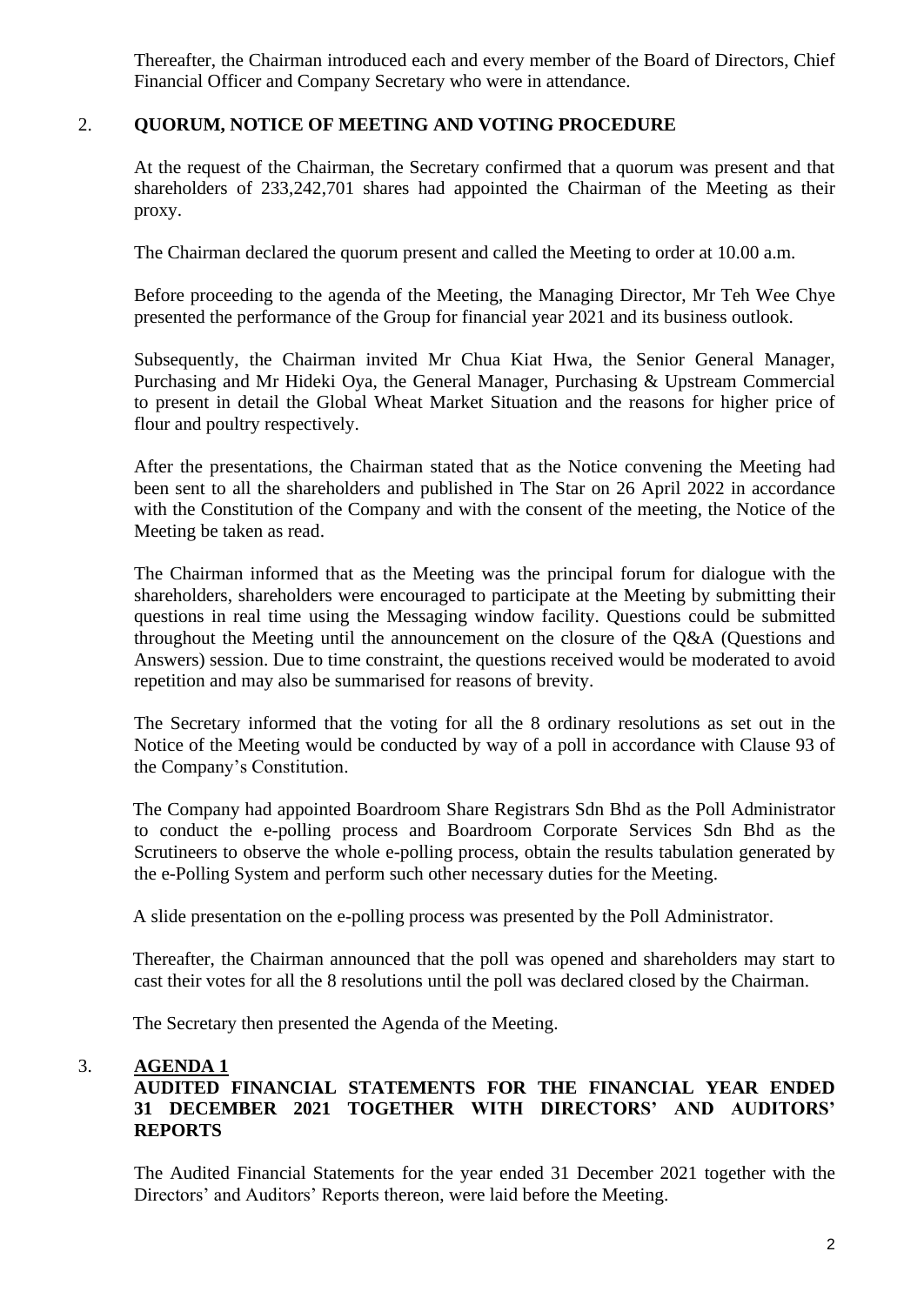The Secretary informed that in accordance with Section 340(1)(a) of the Companies Act 2016, the Audited Financial Statements were required to be laid before the shareholders at the Company's Annual General Meeting. The purpose was for the shareholders to seek clarification from the Board of Directors on any matters pertaining to the Audited Financial Statements which had been circulated.

As the Agenda item was meant for discussion only and did not require a formal approval of the shareholders, hence it was not put forward for voting.

#### 4. **ORDINARY RESOLUTION 1**

# **RE-ELECTION OF TUN ARSHAD BIN AYUB WHO RETIRES BY ROTATION IN ACCORDANCE WITH CLAUSE 132 OF THE CONSTITUTION OF THE COMPANY**

The resolution on the re-election of Tun Arshad bin Ayub who retires by rotation in accordance with Clause 132 of the Constitution of the Company was tabled.

The resolution was duly proposed by the Managing Director and seconded by the Secretary.

## 5. **ORDINARY RESOLUTION 2**

# **RE-ELECTION OF MR TEH WEE CHYE WHO RETIRES BY ROTATION IN ACCORDANCE WITH CLAUSE 132 OF THE CONSTITUTION OF THE COMPANY**

The resolution on the re-election of Mr Teh Wee Chye who retires by rotation in accordance with Clause 132 of the Constitution of the Company was tabled.

The resolution was duly proposed by the Chairman and seconded by the Secretary.

#### 6. **ORDINARY RESOLUTION 3**

# **RE-ELECTION OF MR AZHARI ARSHAD WHO RETIRES BY ROTATION IN ACCORDANCE WITH CLAUSE 132 OF THE CONSTITUTION OF THE COMPANY**

The resolution on the re-election of Mr Azhari Arshad who retires by rotation in accordance with Clause 132 of the Constitution of the Company was tabled.

The resolution was duly proposed by the Chairman and seconded by the Managing Director.

#### 7. **ORDINARY RESOLUTION 4**

#### **PROPOSED PAYMENT OF DIRECTORS' FEES AMOUNTING TO RM264,000 PER ANNUM FOR THE NON-EXECUTIVE CHAIRMAN AND RM132,000 PER ANNUM FOR EACH OF THE NON-EXECUTIVE DIRECTORS IN RESPECT OF THE FINANCIAL YEAR ENDED 31 DECEMBER 2021**

The resolution on the proposed payment of Directors' fees amounting to RM264,000 per annum for the Non-Executive Chairman and RM132,000 per annum for each of the Non-Executive Directors in respect of the financial year ended 31 December 2021 was tabled.

The resolution was duly proposed by the Managing Director and seconded by the Secretary.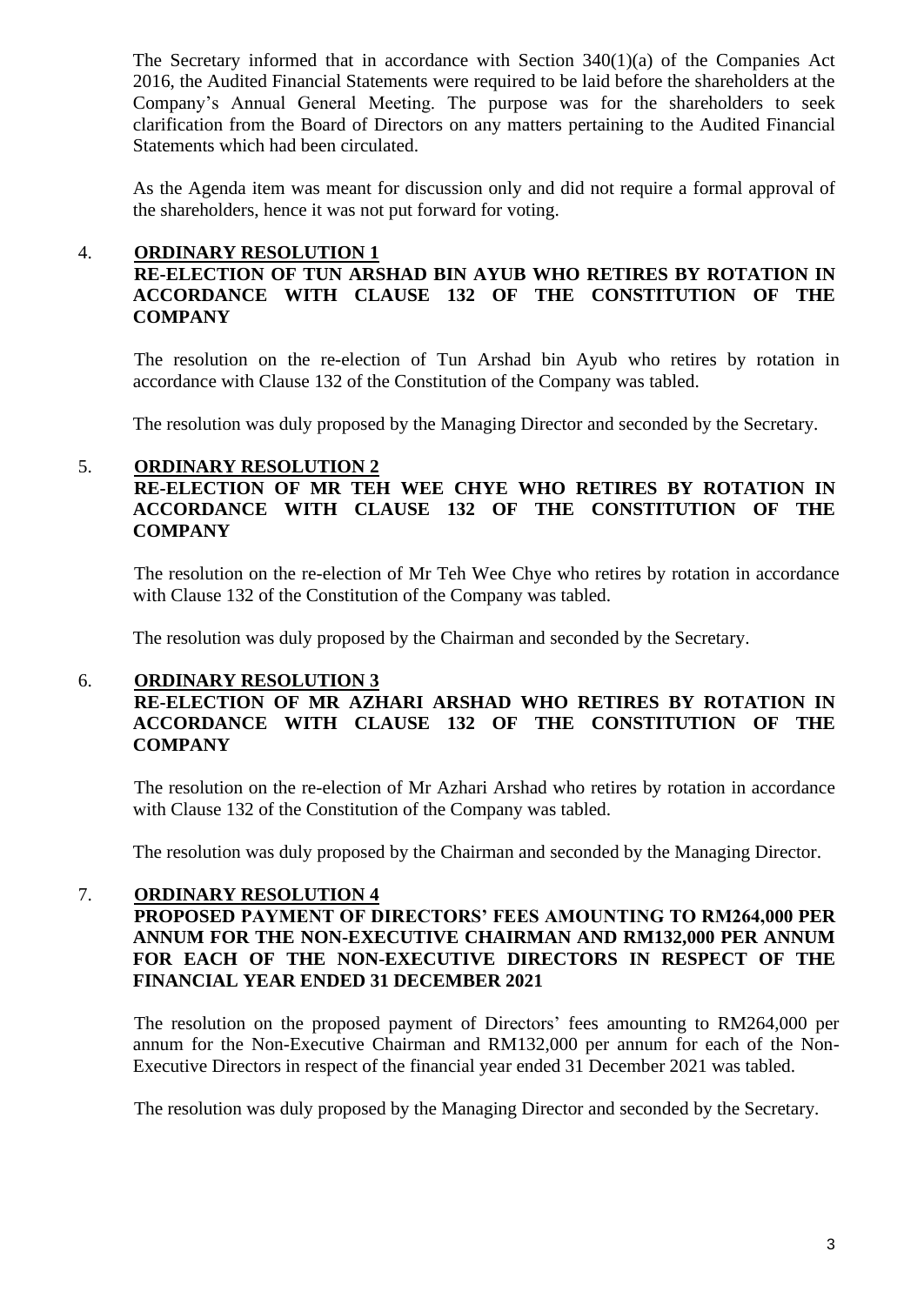# 8. **ORDINARY RESOLUTION 5**

# **PROPOSED PAYMENT OF AN AMOUNT OF UP TO RM350,000 AS BENEFITS PAYABLE TO THE NON-EXECUTIVE DIRECTORS FOR THE PERIOD FROM THE CONCLUSION OF THE 62ND AGM UNTIL THE CONCLUSION OF THE NEXT AGM OF THE COMPANY**

The resolution on the proposed payment of an amount of up to RM350,000 as benefits payable to the Non-Executive Directors for the period from the conclusion of the 62<sup>nd</sup> AGM until the conclusion of the next AGM of the Company was tabled.

The resolution was duly proposed by the Managing Director and seconded by the Secretary.

#### 9. **ORDINARY RESOLUTION 6**

## **RE-APPOINTMENT OF MESSRS KPMG PLT AS AUDITORS OF THE COMPANY FOR THE FINANCIAL YEAR ENDING 31 DECEMBER 2022 AND AUTHORISE THE DIRECTORS TO FIX THEIR REMUNERATION**

The resolution on the re-appointment of Messrs KPMG PLT as Auditors of the Company for the financial year ending 31 December 2022 and to authorise the Directors to fix their remuneration was tabled.

The resolution was duly proposed by the Chairman and seconded by the Managing Director.

#### 10. **ORDINARY RESOLUTION 7 AUTHORITY TO DIRECTORS TO ALLOT AND ISSUE SHARES PURSUANT TO SECTIONS 75 AND 76 OF THE COMPANIES ACT 2016**

The resolution on the authority to Directors to allot and issue shares pursuant to Sections 75 and 76 of the Companies Act 2016 was tabled.

The resolution was duly proposed by the Chairman and seconded by the Managing Director.

## 11. **ORDINARY RESOLUTION 8 PROPOSED RENEWAL OF AUTHORITY FOR SHARE BUY-BACK**

The resolution on the proposed renewal of authority for share buy-back was tabled.

The resolution was duly proposed by the Chairman and seconded by the Managing Director.

# 12. **ANY OTHER BUSINESS**

The Secretary reported that no notice has been received to transact any other business.

#### 13. **Q & A SESSION**

After tabling of all resolutions, the Chairman announced that the Meeting was opened for Q & A session.

A summary of questions by shareholders together with the summarised responses by the Company was annexed hereto and marked as Annexure A.

#### 14. **e-POLLING**

The Chairman informed the shareholders to cast their votes if they had not submitted their votes earlier.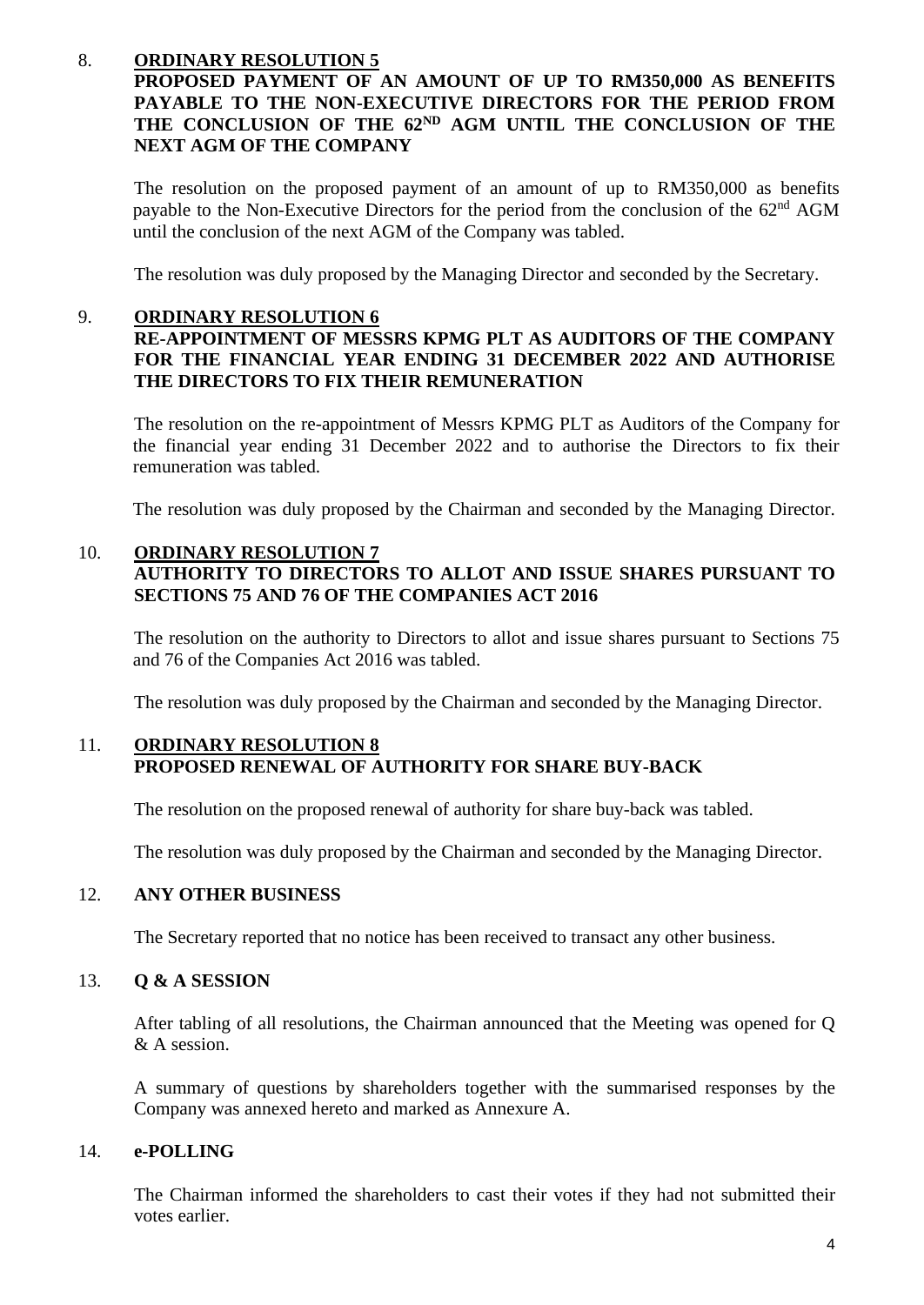The Chairman announced that the voting session would be closed in 10 minutes.

The counting of votes and the validation by Scrutineers would take about 20 minutes to complete.

The Chairman declared the Meeting adjourned and to be resumed in 30 minutes for the declaration of the poll results.

# 15. **ANNOUNCEMENT OF POLL RESULTS**

At 11.30 a.m., the Chairman reconvened the Meeting for the declaration of results. The Chairman informed that the poll results, which were verified by the Scrutineers, Boardroom Corporate Services Sdn Bhd, were ready.

The Scrutineer was invited to read out the poll results and based on the poll results, the Chairman declared that all resolutions tabled at the Meeting were duly carried as follows:-

Ordinary Resolution 1

| FOR              |         | <b>AGAINST</b>   |        |
|------------------|---------|------------------|--------|
| Number of Shares | $\%$    | Number of Shares | $\%$   |
| 442,613,820      | 97 7125 | 10,361,787       | 2.2875 |

**RESOLVED** that Tun Arshad bin Ayub, a Director who retires by rotation in accordance with Clause 132 of the Constitution of the Company, be and is hereby re-elected as Director of the Company.

## Ordinary Resolution 2

| <b>FOR</b>       |         | <b>AGAINST</b>   |        |
|------------------|---------|------------------|--------|
| Number of Shares | $\%$    | Number of Shares | $\%$   |
| 452,427,029      | 99.8793 | 546,578          | 0.1207 |

**RESOLVED** that Mr Teh Wee Chye, a Director who retires by rotation in accordance with Clause 132 of the Constitution of the Company, be and is hereby re-elected as Director of the Company.

## Ordinary Resolution 3

| <b>FOR</b>       |         | <b>AGAINST</b>   |        |
|------------------|---------|------------------|--------|
| Number of Shares | $\%$    | Number of Shares | $\%$   |
| 442,738,462      | 97.7400 | 10,237,145       | 2.2600 |

**RESOLVED** that Mr Azhari Arshad, a Director who retires by rotation in accordance with Clause 132 of the Constitution of the Company, be and is hereby re-elected as Director of the Company.

## Ordinary Resolution 4

| <b>FOR</b>       |         | <b>AGAINST</b>   |        |
|------------------|---------|------------------|--------|
| Number of Shares | %       | Number of Shares | $\%$   |
| 452,219,831      | 99.8318 | 761,791          | 0.1682 |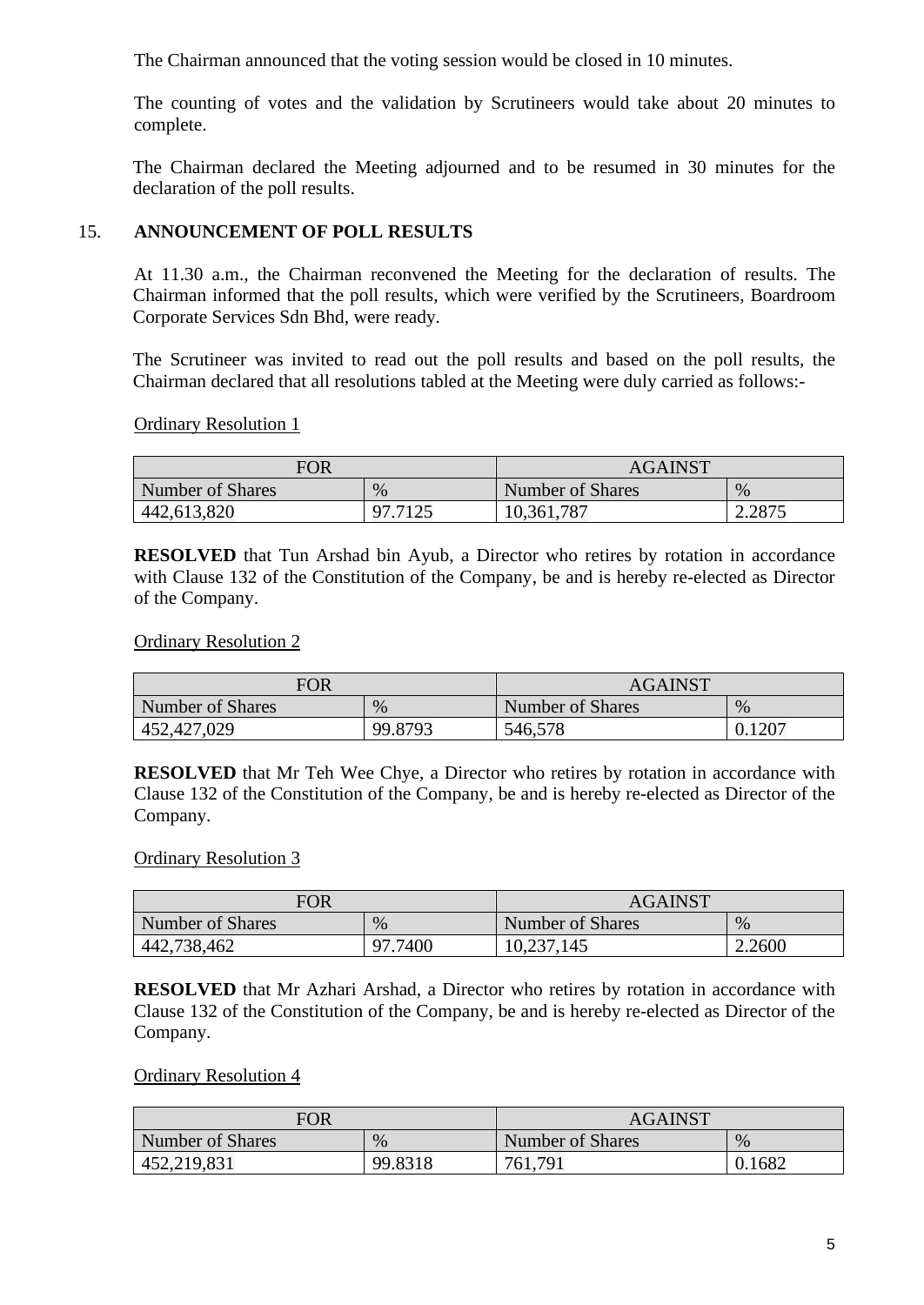**RESOLVED** that the payment of Directors' fees amounting to RM264,000 per annum for the Non-Executive Chairman and RM132,000 per annum for each of the Non-Executive Directors in respect of the financial year ended 31 December 2021 be and is hereby approved.

Ordinary Resolution 5

| <b>FOR</b>       |         | <b>AGAINST</b>   |        |
|------------------|---------|------------------|--------|
| Number of Shares | $\%$    | Number of Shares | $\%$   |
| 452,181,095      | 99.8233 | 800,527          | 0.1767 |

**RESOLVED** that the payment of an amount of up to RM350,000 as benefits payable to the Non-Executive Directors for the period from the conclusion of the  $62<sup>nd</sup>$  AGM until the conclusion of the next AGM of the Company be and is hereby approved.

Ordinary Resolution 6

| FOR              |         | <b>AGAINST</b>   |        |
|------------------|---------|------------------|--------|
| Number of Shares | $\%$    | Number of Shares | $\%$   |
| 452,699,555      | 99.9363 | 288,552          | 0.0637 |

**RESOLVED** that Messrs KPMG PLT be and are hereby re-appointed as Auditors of the Company to hold office until the conclusion of the next Annual General Meeting at the remuneration to be determined by the Directors.

## Ordinary Resolution 7

| <b>FOR</b>       |         | <b>AGAINST</b>   |      |
|------------------|---------|------------------|------|
| Number of Shares | $\%$    | Number of Shares | $\%$ |
| 452,458,439      | 99.8829 | 530,668          |      |

**RESOLVED** that subject to the Companies Act 2016 and approval from the relevant authorities, where such approval is necessary, full authority be and is hereby given to the Directors pursuant to Sections 75 and 76 of the Companies Act 2016 to issue and allot shares in the Company at any time and upon such terms and conditions and for such purposes as the Directors may, in their absolute discretion deem fit, provided that the aggregate number of shares issued pursuant to this resolution does not exceed 10% of the total number of issued shares of the Company for the time being and that the Directors be and are also empowered to obtain the approval for the listing of and quotation for the additional shares so issued on Bursa Malaysia Securities Berhad and that such authority shall continue in force until the conclusion of the next Annual General Meeting of the Company.

## Ordinary Resolution 8

| <b>FOR</b>       |         | <b>AGAINST</b>   |        |
|------------------|---------|------------------|--------|
| Number of Shares | $\%$    | Number of Shares | $\%$   |
| 452,725,754      | 99.9419 | 263,353          | 0.0581 |

## **RESOLVED:-**

**THAT** subject to the Companies Act 2016, the provisions of the Constitution of the Company, Bursa Malaysia Securities Berhad ("Bursa Securities") Main Market Listing Requirements and the approvals of all relevant governmental and/or regulatory authorities, the Company be and is hereby authorised, to the fullest extent permitted by law, to purchase such amount of ordinary shares in the Company ("Proposed Share Buy-back") as may be determined by the Directors of the Company from time to time through Bursa Securities upon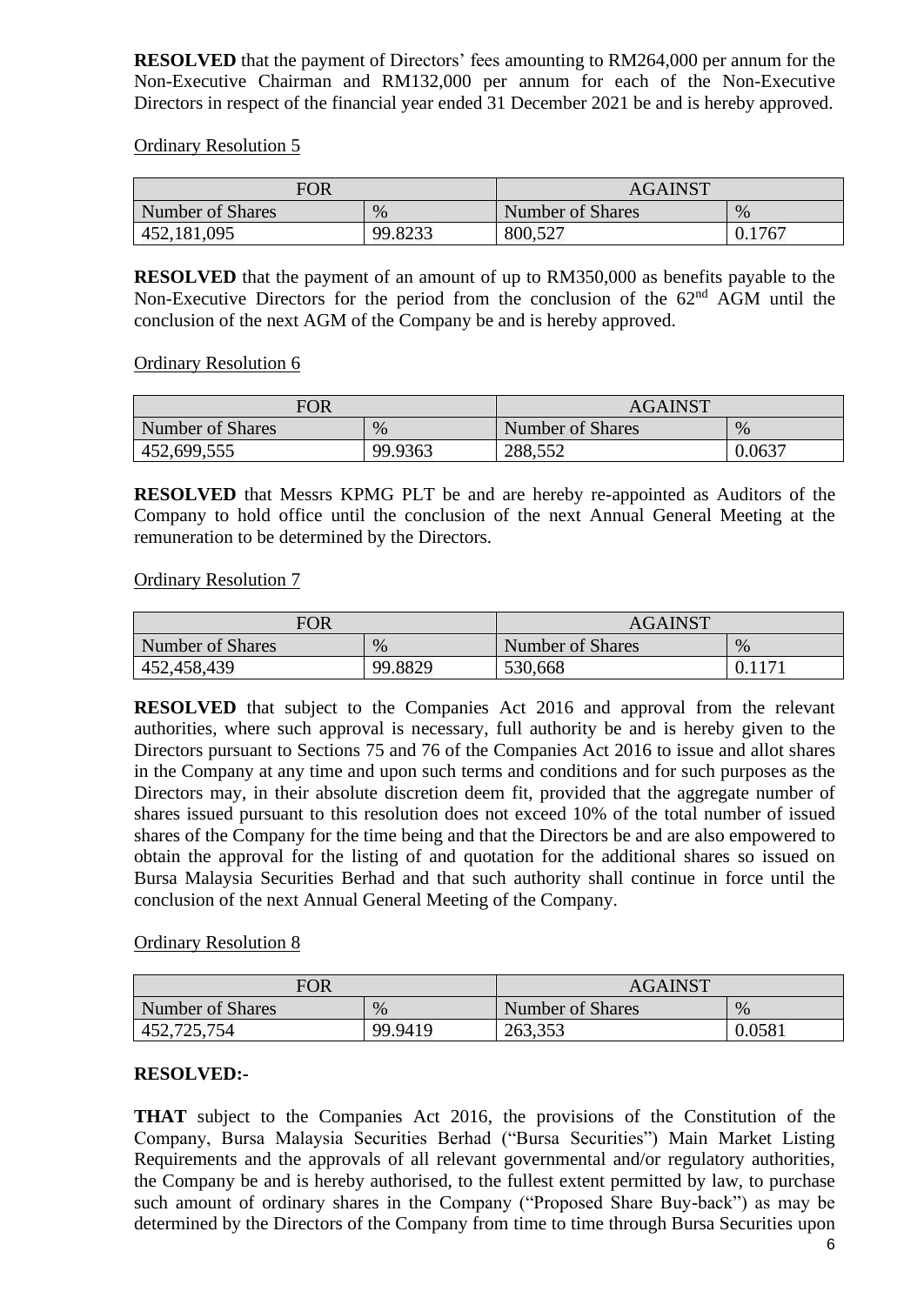such terms and conditions as the Directors may deem fit and expedient in the interest of the Company provided that the aggregate number of shares purchased pursuant to this resolution does not exceed 10% of the total number of issued shares of the Company as at the point of purchase and that an amount not exceeding the Company's retained profits at the time of the purchase(s) will be allocated by the Company for the Proposed Share Buy-back;

**THAT** the authority conferred by this resolution will be effective immediately and shall continue in force until:-

- (a) the conclusion of the annual general meeting of the Company following the general meeting at which such resolution was passed at which time it shall lapse unless by ordinary resolution passed at that meeting, the authority is renewed, either conditionally or subject to conditions; or
- (b) the expiration of the period within which the next annual general meeting after that date is required by law to be held; or
- (c) revoked or varied by ordinary resolution passed by shareholders in a general meeting,

#### whichever occurs first;

**AND THAT** authority be and is hereby given unconditionally and generally to the Directors of the Company to take all such steps as are necessary or expedient (including without limitation, the opening and maintaining of central depository account(s) under the Securities Industry (Central Depositories) Act, 1991, and the entering into of all other agreements, arrangements and guarantee with any party or parties) to implement, finalise and give full effect to the aforesaid purchase with full powers to assent to any conditions, modifications, revaluations, variations and/or amendments (if any) as may be imposed by the relevant authorities and with the fullest power to do all such acts and things thereafter (including without limitation, the cancellation or retention as treasury shares of all or any part of the repurchased shares) in accordance with the Companies Act 2016, the provisions of the Constitution of the Company and the requirements and/or guidelines of the Bursa Securities and all other relevant governmental and/or regulatory authorities and to do all such things as the said Directors may deem fit and expedient in the best interest of the Company.

#### 17. **CLOSE OF MEETING**

There being no other business, the Chairman thanked the shareholders for their attendance and declared the Meeting closed.

The Meeting ended at 11.40 a.m.

..................................................

Chairman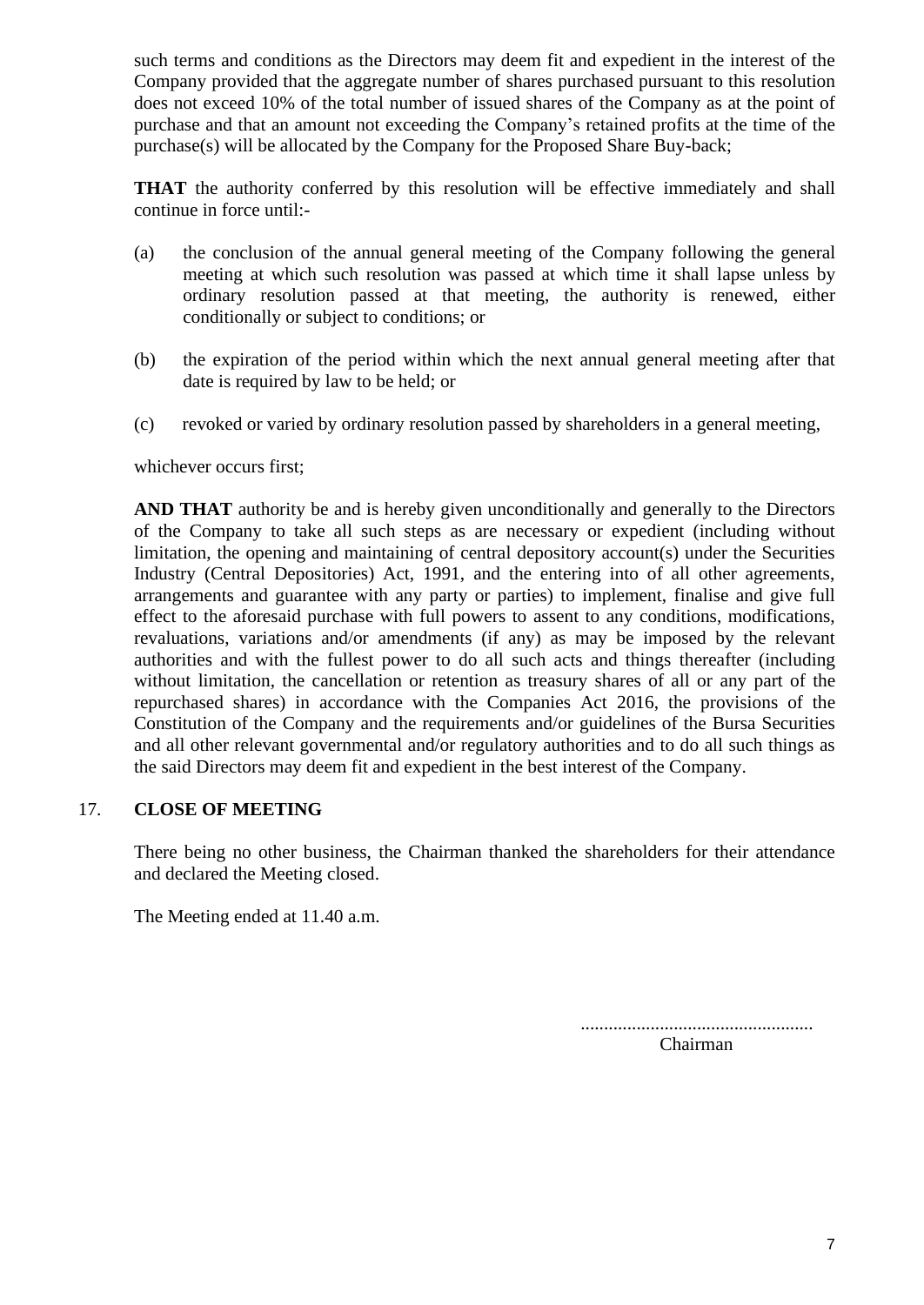# **Annexure A**

## **a) Questions from shareholder, Lee Mun Hoe**

1. Why the grain business reported an unimpressive performance? There is good demand for grain products in worldwide and with strong average selling price.

Managing Director, Mr Teh Wee Chye responded as follows:-

As presented by Mr Chua Kiat Hwa and Mr Hideki Oya earlier on the global wheat market and the six perfect storms which hit the poultry industry, the grains prices were low prior to the Movement Control Order ("MCO") in 2020. However, from October 2020 onwards, grains prices had accelerated due to extreme weather condition which had disrupted the supply coupled with the high demand from China, being the first country that came out from the global COVID-19 lockdown and had the economic growth of 18% in the first quarter of 2021 ("1Q 2021"). All these were unprecedented.

Countries which produce grains benefited from the upside of the grains price. Importer like MFM Group, having suffered from the pandemic, had to accept the high grains price as it was difficult to pass on the cost before the market demand recovered.

As a result, both Dindings Tyson Group and Premier Grain Sdn Bhd had suffered losses. A lot of importers who benefited from the front-loaded profit had pushed their grains supply to Malaysia when they faced credit risk from Vietnam particularly for corn. They dumped their corns to Malaysia as it was the cheapest solution and with the excess corn in the market in 1Q 2021, the corn prices collapsed. The quality of the corn deteriorated with toxin built up and the poultry suffered from diseases when their immunity weakened.

All these series of events had affected the businesses in the industry in the large part of South East Asia.

2. Any plan to cultivate corn and durian due to potential business opportunity?

Managing Director, Mr Teh Wee Chye responded as follows:-

Given the challenges, it is better to focus our core competency in the flour and poultry business.

## **b) Question from shareholder, Tan Ze Chien**

1. Could the Company pass on the cost hike in wheat? Where does the Company sources its wheat?

Managing Director, Mr Teh Wee Chye responded as follows:-

The Group sources its supply of wheat worldwide. Prior to the Ukraine crisis, the Group had already purchased a lot of Ukraine wheat, which was sold in discount compared to Australian wheat. Ukraine wheat had been used since 2018 and it was very competitive. The Group had been facing a lot of challenges in passing on the increased cost of wheat, corn and soyabean. As there are more news in the market explaining to consumers on the impact of the Ukraine crisis, weather condition of grains producing countries and ban of wheat export by India, hopefully consumers would understand and more receptive towards the flour price increase.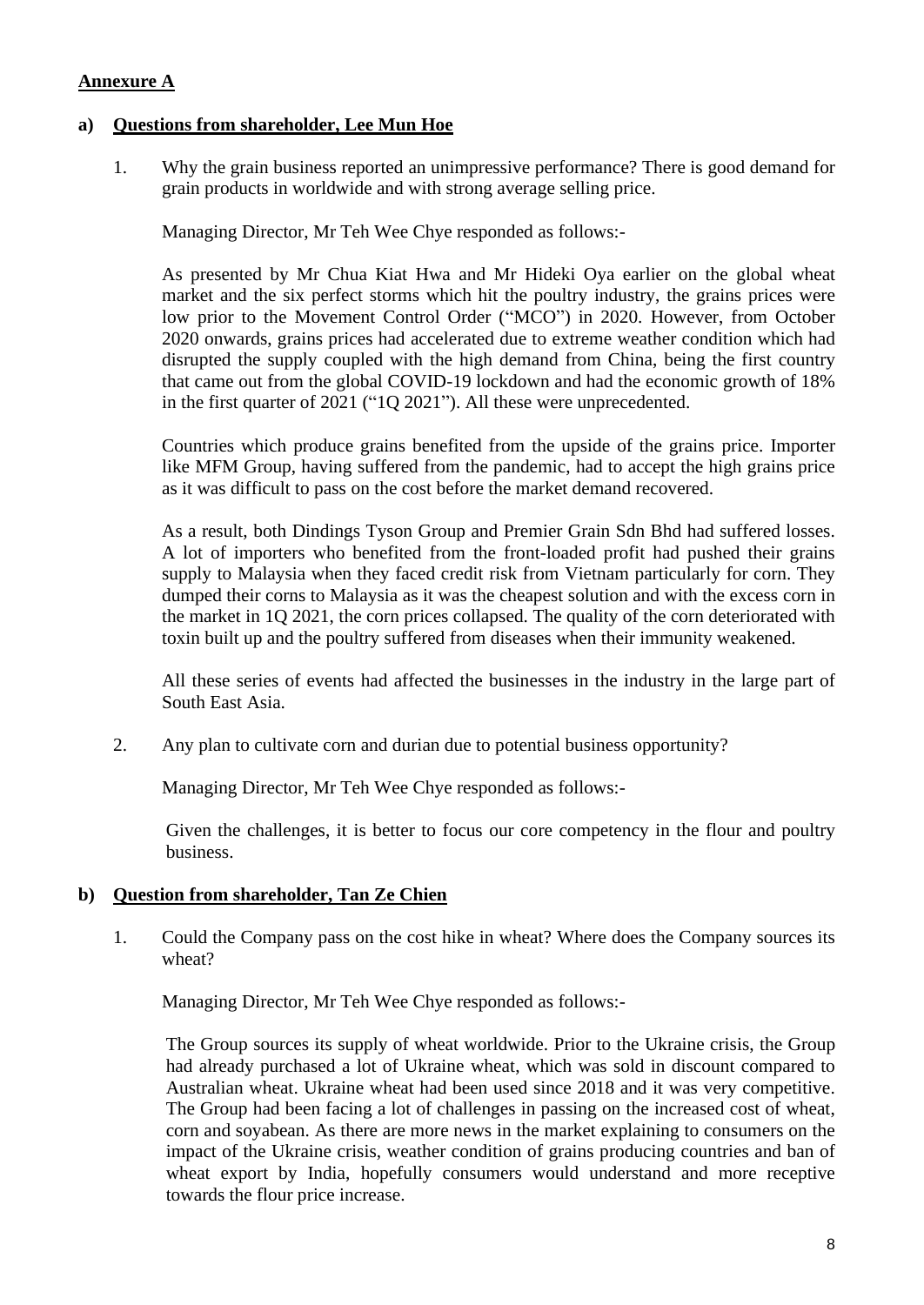The Government is very concerned especially the impact of the price increase on B40 group. As a food producing country, it is important to balance our role.

#### **c) Question from shareholder, Lau Chuan Hooi**

1. What is the Company's future outlook?

Managing Director, Mr Teh Wee Chye responded as follows:-

 The Group is in the essential industry of producing food and importing raw material such as wheat, corn, soyabean and soyabean meal. Unfortunately, the Russia-Ukraine crisis, which is unprecedented in history, had resulted in shortage of wheat supply as both countries accounted for nearly 30% of the world wheat export market. The situation is further aggravated by the extreme weather condition.

It would not be easy to make up for the production loss of Russia and Ukraine as it might take up to three to four years for the crop recovery even in a bountiful harvest. Hopefully, the world leaders could gather and resolve the ongoing crisis for the food supply to return to normalcy.

#### **d) Question from shareholder, Gan Siew Keen**

1. Why the share price is so low?

Managing Director, Mr Teh Wee Chye responded as follows:-

Although the price of share reflected the performance of the Company, since December 2021 till now, the U.S. NASDAQ Stock Exchange had declined by more than 20%. It is the global phenomenon and the Company has to go through the trend. Hopefully, with the world economy improving, the stock market would reflect accordingly.

#### **e) Questions from shareholder, Hiu Chee Keong**

1. How does the minimum wage affect the Company?

Managing Director, Mr Teh Wee Chye responded as follows:-

It is the issue for the whole country to increase the minimum wage from RM1,200 per month to RM1,500 per month. The Group has adjusted its minimum wage which impacted the overall wages of approximately 15% to 16%. It is hopeful that the increase in minimum wage could be covered by the increase in output, capacity utilisation and passing on of some of the increase in raw material cost with justification. It is a matter for all the businesses in the country to work together to overcome it.

2. How does *Cukai Makmur* affect the Company?

Managing Director, Mr Teh Wee Chye responded as follows:-

The Group is not subject to the *Cukai Makmur*.

## **f) Questions from shareholder, Khor Chong Him**

1. How does the Company manage the impact of USD currency appreciation?

Managing Director, Mr Teh Wee Chye responded as follows:-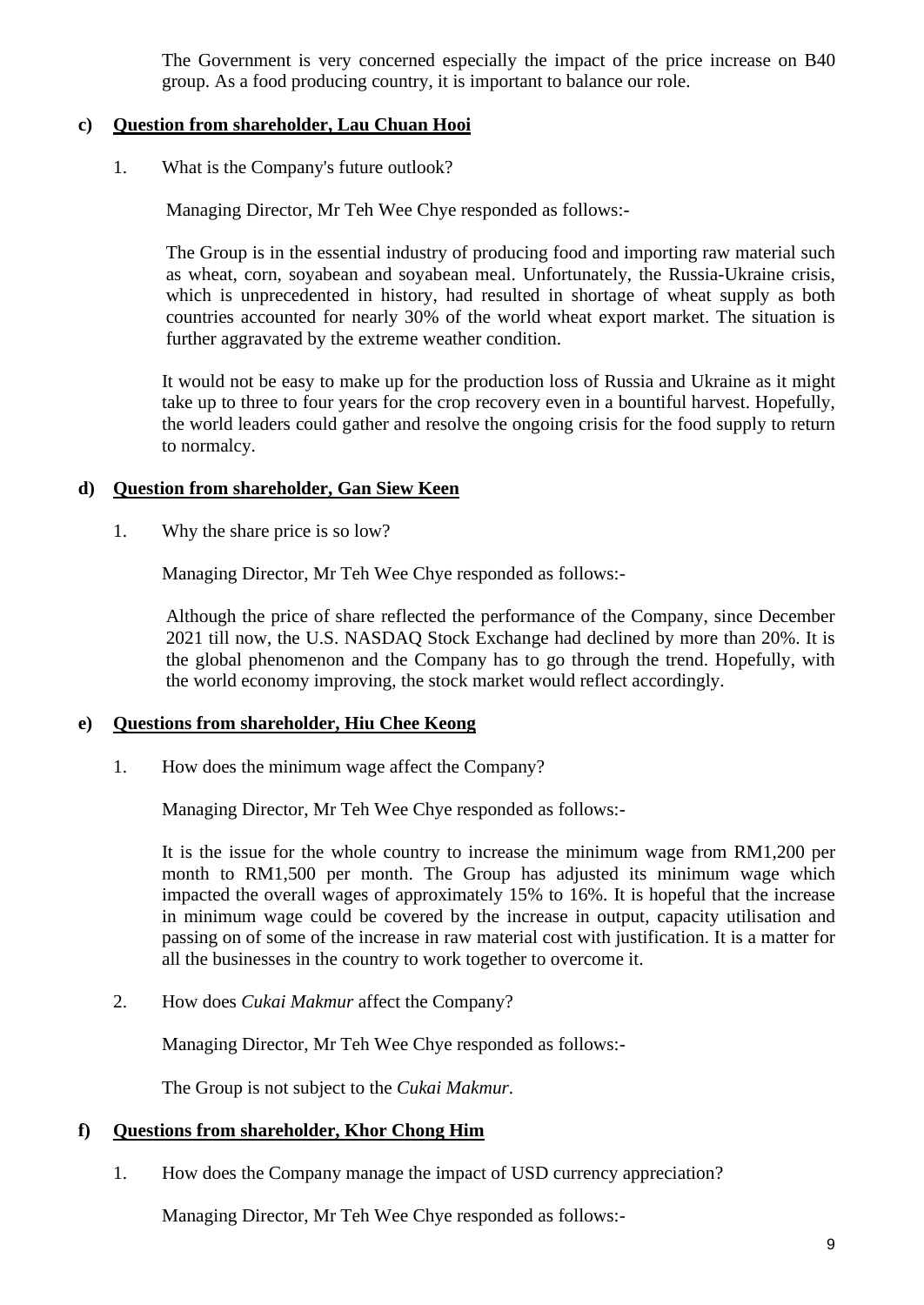All the emerging countries are facing the similar challenges. U.S Dollar does not really reflect the state of economy in U.S. It is more depending on the supply and demand of currency. All of the industry players have to bear with it and work to mitigate this effect.

2. What is the profit outlook for the poultry business with the reopening of the economic activities and the ramp up of MacFood purchase from Dindings Tyson Sdn Bhd ("DTSB"), balancing with the input cost (i.e. feed cost and etc)?

Managing Director, Mr Teh Wee Chye responded as follows:-

Since January 2021, the Group is fortunate to be able to start ramping up the production of the new primary processing plant. DTSB is working very closely with MacFood, quick service restaurants as well as modern trade to increase its sales volume.

Unfortunately, there is shortage of supply of broilers in the market now. The Government is looking seriously to solve the food security issue in the country. The food shortage is a global phenomenon. Nonetheless, the prospects of the Group look good but there is still uncertainty on any other perfect storms in addition to the existing six challenges. Hence, there is uncertainty on the complexity and vulnerability of the world market.

#### **g) Question from shareholder, Hong Kok Chuang**

1. Are the worst over?

Managing Director, Mr Teh Wee Chye responded as follows:-

 Unlikely. The Russia-Ukraine crisis has just started on 24 February 2022. It would depend on how soon the crisis would come to an end and whether world weather would improve next year. Though La Niña would come to an end by October/November 2022, there is uncertainty on what would be coming after the La Niña phenomenon. It is depending very much on the sun observation index that impacts the world weather and production. The Group would have to monitor closely.

## **h) Question from shareholder, Lee Soon Jin**

1. How is the Company to ensure profitability during the endemic?

Managing Director, Mr Teh Wee Chye responded as follows:-

 Apart from the Ukraine crisis and the COVID-19 pandemic that made up the six perfect storms, if the companies, consumers and the Government could get together and work out some solutions to ensure the food security is restored, the forward prospects for the Group including the operation in Vietnam and Indonesia would continue to be favourable.